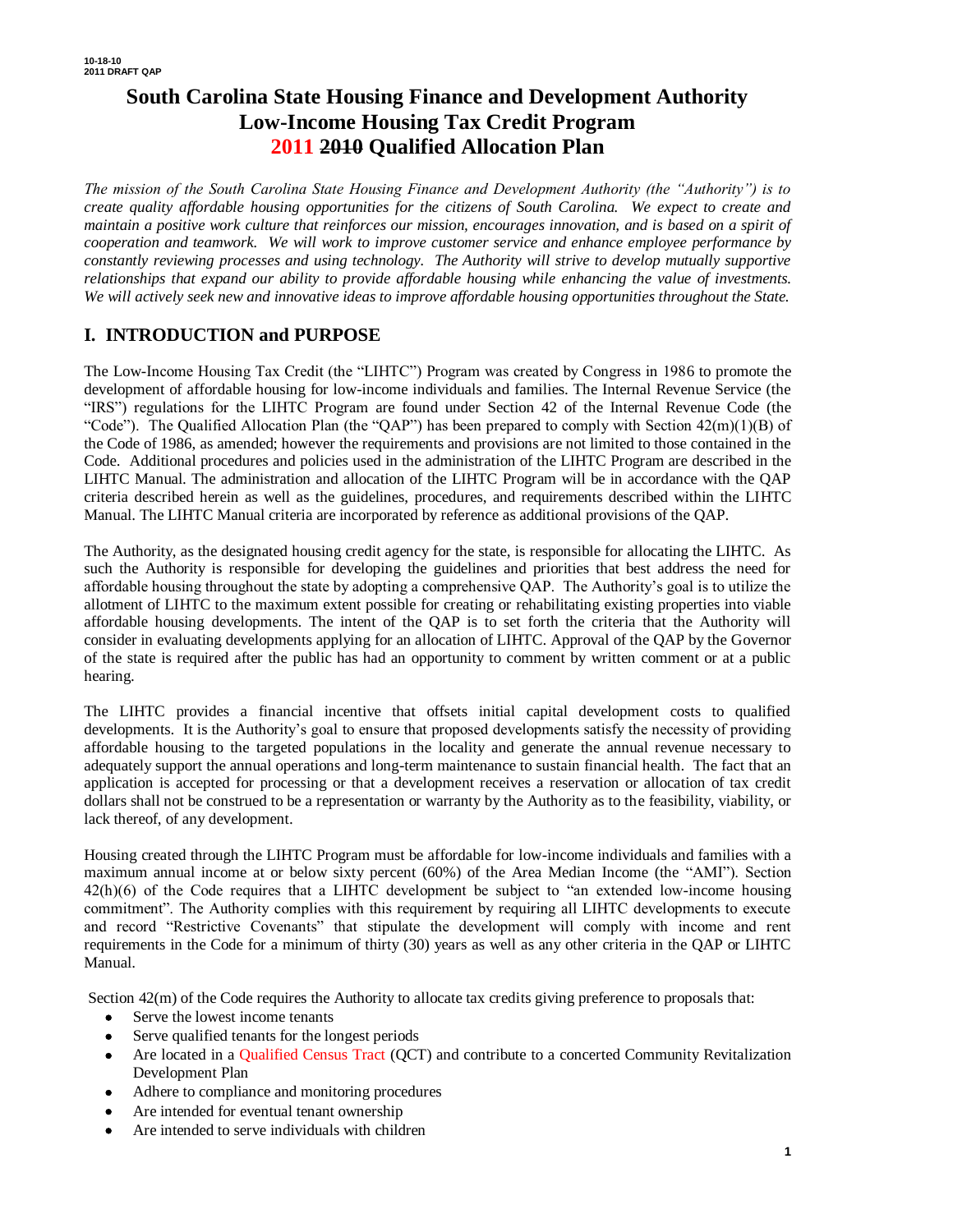- Give preference to those on public housing waiting lists
- Are energy efficient
- Have a historic nature

The following criteria will also be considered in the selection process:

- Site Criteria
- Location Characteristics
- Financial Characteristics
- Development Characteristics
- Targeting Characteristics
- Applicant/Development Team Characteristics

The Authority web site contains general and historical information concerning the LIHTC Program under the Housing Partners, Tax Credit section. The Authority's web address is: www.schousing.com. From time to time, the Authority may post bulletins or public notices to the tax credit web page in response to questions and requested clarifications submitted regarding the LIHTC Program. It is the applicant's responsibility to check the web page for updates. The web page provides a list of past LIHTC allocations and existing developments. LIHTC Program information may also be obtained by calling Laura Nicholson at (803) 896-9190, emailing laura.nicholson@schousing.com, faxing (803) 551-4925, or writing SCSHFDA, LIHTC Program, 300-C Outlet Pointe Blvd., Columbia, SC 29210.

# **II. THRESHOLD PARTICIPATION CRITERIA**

### **1. Development Experience:**

In order to participate in the LIHTC program either the developer(s), general partner(s) in a limited partnership or the managing member(s) of a limited liability company must have experience in one LIHTC development or other successful multifamily rental development of at least seventy-two (72) units or two (2) developments of at least thirty-six units each. Experience in one LIHTC development or other successful multifamily rental development of at least seventy-two (72) units means coordinating the development team in planning, financing and constructing a development through the receipt of Certificates of Occupancy and reaching stabilized occupancy. All developers, general partners or managing members must complete a Previous Participation Certificate (see **Exhibit K**). For developments awarded LIHTCs in which the developer(s), general partner(s) in a limited partnership or the managing member(s) of a limited liability company do not have previous LIHTC experience, the Authority will require that a management company with previous successful LIHTC management experience be hired for a minimum of two (2) years.

Any application submitted by developers, general partners, or managing members who from January 1, 2000 2001 through February 26, 2010 21, 2011 have been removed, debarred, or asked to voluntarily withdraw from a LIHTC partnership and/or have ever returned an entire allocation of LIHTC in South Carolina, other than for reasons beyond their control acceptable to the Authority, is ineligible to participate in South Carolina's LIHTC program.

Any application submitted by developers, general partners, or managing members who have been disqualified from participating in any other state or other allocating agency's LIHTC Program within the past six (6) years, other than for reasons beyond their control acceptable to the Authority, is ineligible to participate in South Carolina's LIHTC program.

Any application submitted by developers, general partners, or managing members who have been reported to the IRS (Form 8823) for uncorrected non-compliance issues by the Authority or other allocating agency's LIHTC administrator, at the Authority's sole discretion, may be ineligible to participate in South Carolina's LIHTC program. The Authority's determination of noncompliance violations is not subject to interpretation, appeal, or final IRS resolution of non-compliance violation.

### **2. Previous Year's Development Completion Status:**

All developers awarded 2010 South Carolina tax credit development(s) must have closed the construction loan and purchased the land in order to submit an application in the 2011 tax credit funding cycle. Copies of the binding construction commitment and the recorded warranty or fee simple deed must be provided to the Authority not later than February 21, 2011.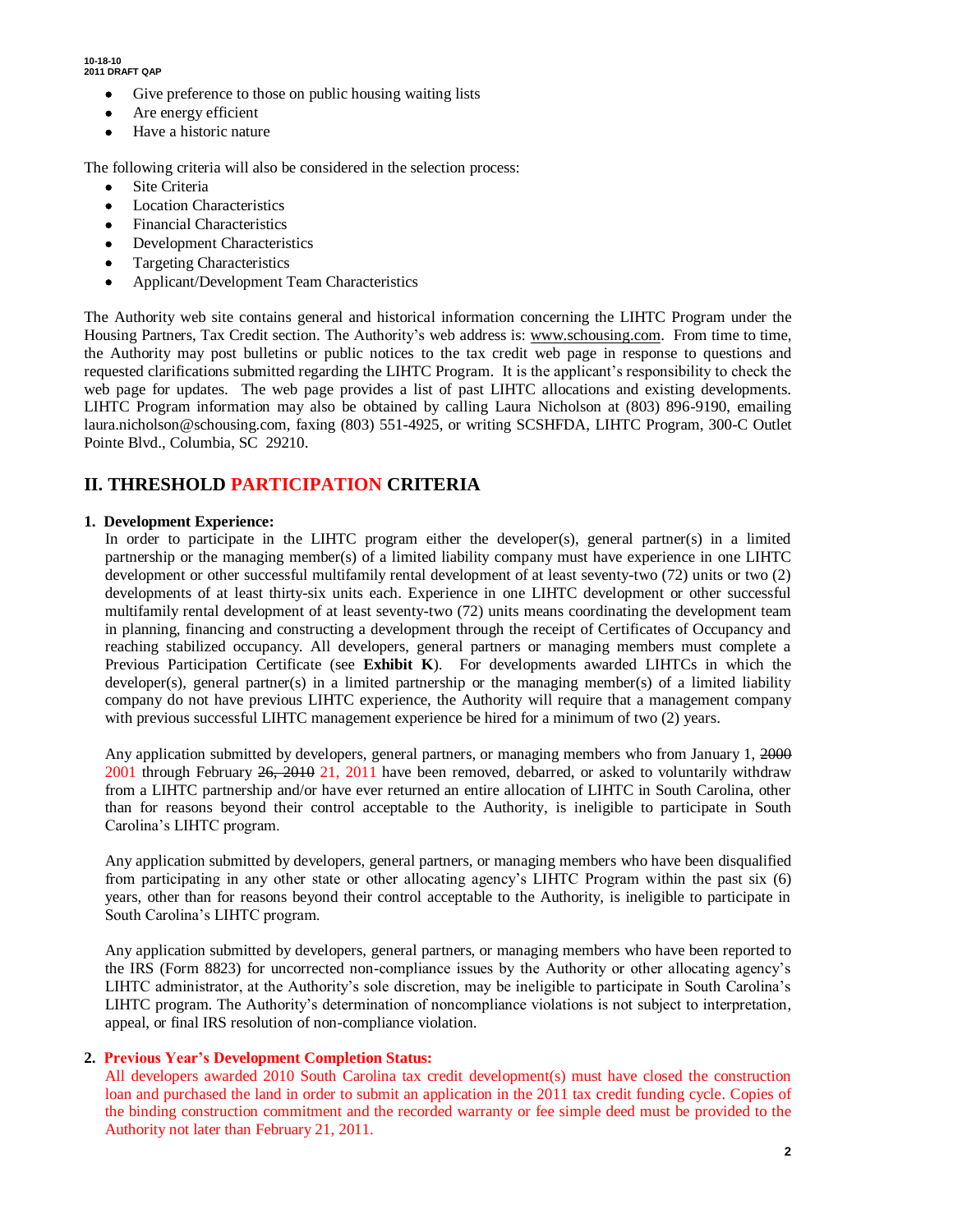## **III. CRITERIA for TIER ONE REVIEW**

The Authority, at its sole discretion, may reject a site based on information submitted in the application package, the site review findings, or other information obtained that the Authority determines renders the site undesirable for a LIHTC development.

### **1. Positive Site Characteristics**:

**a)** Points will be awarded as listed below for services located within two (2), three (3) or four (4) miles as indicated by accessible public paved road, which are appropriate to the proposed tenant population. Distances should be measured using a computer based mapping system such as Google Maps, Streets and Trips, Map Quest, or other similar distance calculating systems. All directions must be printed from the mapping system and included in the application for points to be awarded. **Directions that do not lead to the service, as stated in the directions provided with the Tier I application, will not be awarded points.** Distances are subject to Authority verification and will be GPS measured and odometer confirmed by third party site analyst from center of entrance into site to center of entrance into service location. Distances will be measured from the physical address of the development site to the physical address of the applicable service. Only one (1) of each service type will be counted for points.

### **The following services located within TWO (2) MILES of the development site earn three (3) points each:**

- Full Service Grocery Store (must be open and available to the general public and operates during regular business hours selling a full range osf meats, produce, and dairy products)
- Pharmacy or Drug Store (must be open and available to the general public and operates during regular business hours)
- Convenience Store and Gas Station **Max. 9 pts**

### **The following services located within THREE (3) MILES of the development site earn two (2) three (3) points each:**

### Full Service Grocery Store

Pharmacy or Drug Store

- Restaurant
- Fire Station (Volunteer Fire Station qualifies)
- Full Service Banks or Credit Unions (free standing ATMs do not qualify)
- Public Park or Playgrounds or Public Recreation Center or Senior Activity Center (must be free of charge and open to the general public) **Max. 8 pts**

### **The following services located with FOUR (4) MILES of the development site earn one (1) two (2) point each:**

- Doctor's Office (General Practitioners only not specialized practices), Emergency Clinics, Urgent Care Facilities, or Hospital (Facilities must be available to the general public and must not be exclusive)
- Police or Sheriff Station or Substation. (these facilities must be operational during regular business hours and be able to respond and provide both emergency and non-emergency services to the proposed development site)
- Public Schools **Max. 3 pts**

Fire Station or Volunteer Fire Station

Full Service Banks or Credit Unions (ATMs do not qualify)

Public Park or Playgrounds or Public Recreation Center or Senior Activity Center Convenience Store or Gas Station

**b)** Sites should be relatively flat with negligible water runoff from adjacent properties. The development entrance(s) should be at or above access road grade. Topography of the site should be consistent with adjacent sites and buildings. Sites with large hills, mounds and/or berms, steep slopes, ridges and/or valleys should be avoided since these types of site characteristics can increase development costs. Criteria will be determined by a third party site reviewer. **2 pts**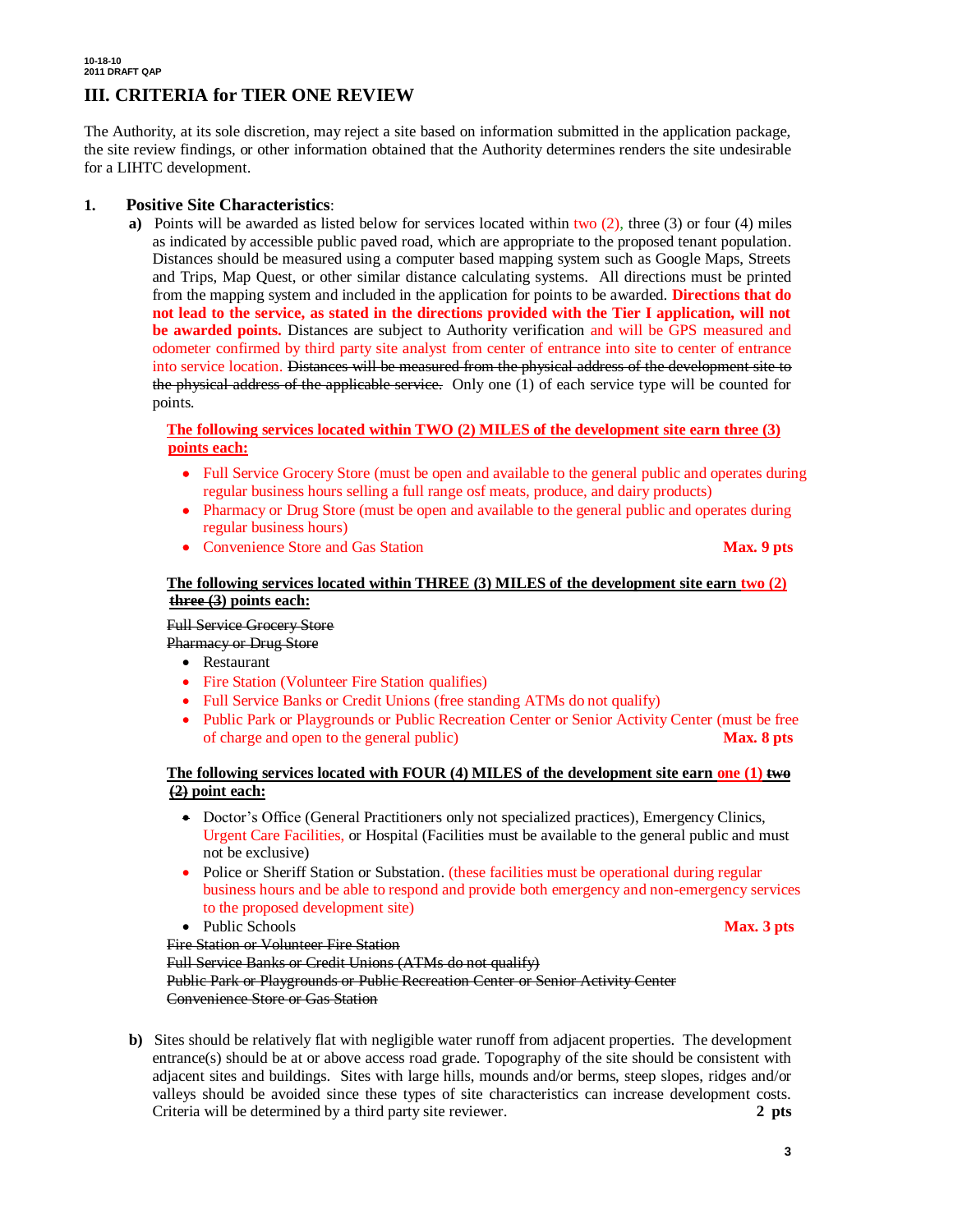- **c)** Site is compatible with the surrounding land. Surrounding area is defined as within one-quarter (1/4) mile of the subject property. This means the site and multifamily development are compatible with the existing land use pattern. The surrounding area should be residential or an appropriate mix of commercial uses, appropriate to the targeted tenants, and residential uses, single and/or multifamily housing. Criteria will be determined by a third party site reviewer. **2 pts**
- **d)** Water and Sewer utility tie-ins are accessible and within 350 feet of the proposed site. Evidence of such availability must be verified by a letter from the City/County official or utility provider. **2 pts OR**

 Water and Sewer utility tie-ins are accessible and within 351 to 500 feet of the proposed site. Evidence of such availability must be verified by a letter from the City/County official or utility provider. **1 pt**

**For the detrimental characteristics below, the Authority defines its determination of distance as the shortest distance, in a straight line, from the closest site boundary line to the detrimental site characteristic to determine whether negative points will be assessed.**

- **2.** The following **Detrimental Development Characteristics** are **not allowed for any development site**. This list is not all inclusive and may be expanded:
	- **a)** Applications proposing an existing development to be subdivided into two (2) or more developments
	- **b)** Applications proposing developments for the same tenant populations within the same defined market area of existing Authority funded developments (tax credit, tax exempt bonds, etc.) that have a history of vacancy rates greater than ten percent (10%). Vacancy rates will be determined by using the second and fourth quarter vacancy rates reported by the property management for an existing development's previous year's operations. The Authority will make exceptions to the above requirement if the Authority determines, in its sole discretion, that the reason for the existing development having a history of vacancy rates greater than ten percent (10%) is not an issue of an "existing market" for the tenant population, but other characteristics that may or may not be resolvable (e.g. location, physical appearance, etc.)
	- **c)** Applications proposing scattered site developments that are not, in the Authority's determination, within the same primary market area and/or county boundaries
	- **d)** Any site listed on or adjacent to a site listed on the National Priority List under CERCLA.
- **3.** Each site will be assessed for **Detrimental Site Characteristics.** There is no limit to the negative points a site may accumulate.

### **Three (3) points per item will be deducted for the following:**

- **a**) Sites within five hundred (500) feet of an easement containing an electric substation, whether it is active or inactive.
- **b)** New construction sites where any portion contains or permits any easements for overhead electric power lines, regardless of voltage, and/or such electric power lines encumber the proposed site with the exception of the outside perimeter of the site for the distribution of electric service for other unrelated properties. A development proposing to bury all power lines will be exempt from this detrimental determination if documentation is provided from the utility provider stating that all power lines will be underground
- **c)** Sites where a portion of any building is located within the fall distance of any pole, tower or support structure of a high voltage transmission power line, communications transmission tower, microwave relay dish or tower, or commercial satellite dish (radio, TV cable, etc.). For field analysis, the Authority will use tower height as the fall distance. For the purpose of the QAP, a high voltage electric transmission line is a power line that carries a nominal voltage level greater than 60KV (sixty kilovolts). All fall distances for any tower, support structure or poles as called out above must be shown on the development site plan.
- **d)** Sites where a nearby active railroad causes excessive noise and vibration. At the Tier One application submission, an Applicant submitting a proposed development within five hundred (500) feet of an active, in use railroad(s) is required to submit, from a qualified professional, an objective third party noise study that addresses the impact of the nearby railroad, specifically the frequency, noise levels, and shock vibrations levels, on the proposed development. The study must not be older than two (2) years prior to the Tier One submission date and must adhere to the U. S. Department of Housing and Urban Development (the "HUD") environmental criteria and standard for noise abatement regulation,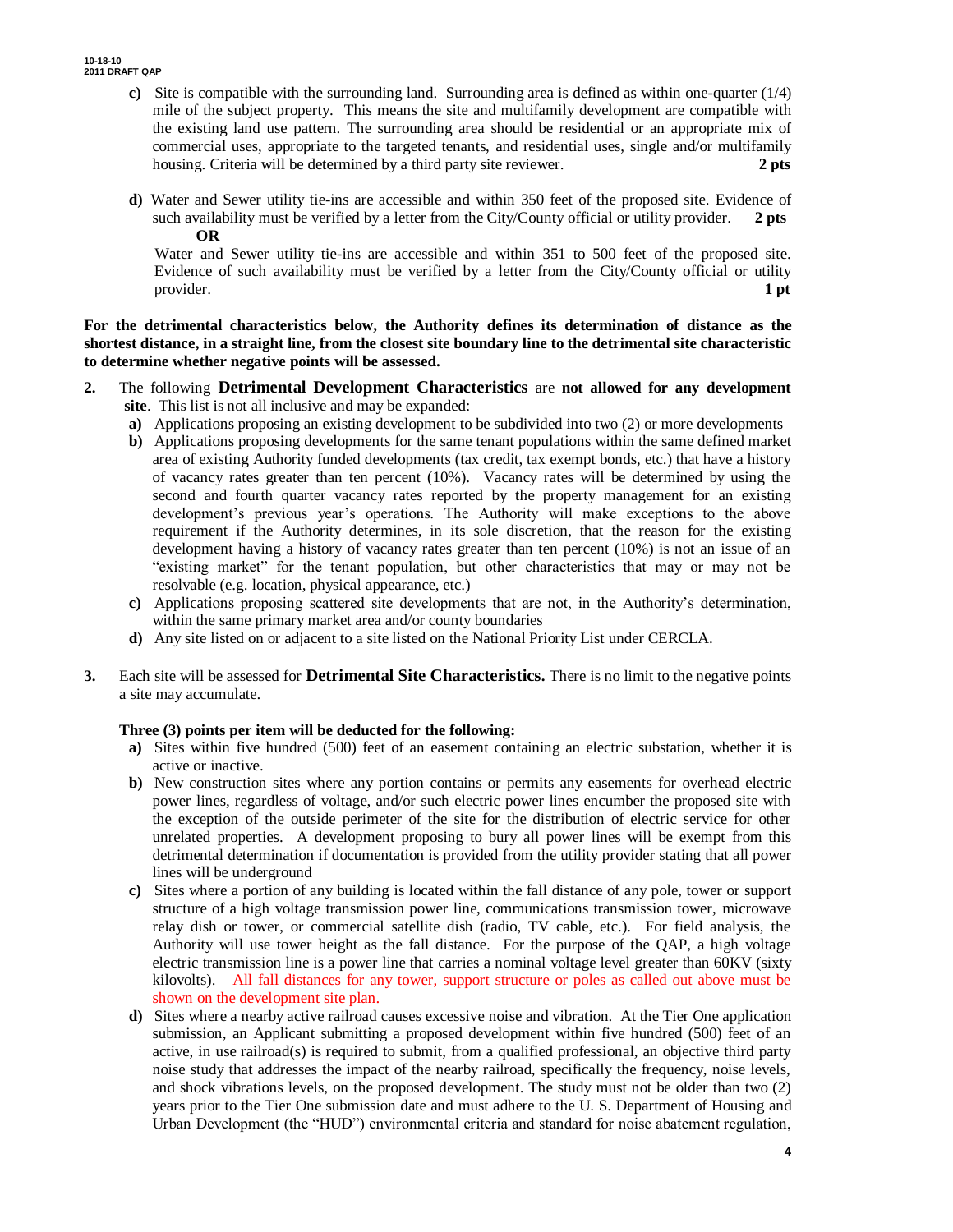which states the maximum acceptable day/night average decibel level of sixty-five (65) dBA for exterior noise, along with any other analysis deemed pertinent to the noise study and its conclusion. The study must state the average decibel level on the site is less than sixty-five (65) dBA and must support the placement of the development on the proposed site. Those sites where exterior noise is sixty-five (65) dBA and above but not exceeding seventy-five (75) dBA may be submitted; however, a noise mitigation plan must also be submitted. The mitigation plan must specifically state what measures will be used to reduce the noise levels at the site and the noise study must indicate that the measures to be used will bring the unacceptable noise level at the site down to the acceptable noise level of less than sixty-five (65) dBA. The Authority, in its sole discretion, may approve or reject the site regardless of the conclusions reported in the study. If a railroad is listed as inactive then documentation from the owner of the railroad must be submitted indicating such.

- **e)** Sites where the Authority and/or its third party consultant determines the slope/terrain is not acceptable for development. All existing and proposed grades must be shown on the development plan.
- **f)** Sites where existing wetlands, natural, or man-made attributes could have a substantially negative effect on the development (e.g. 100 year flood plain, streams, ravines, drainage, waterways, etc.). At a minimum, the site should be 70% buildable with the listed conditions found primarily on the perimeter or fringes of the development site. If wetland areas are found on the interior of the site they should be successfully incorporated into the development's landscaping plan and complement existing green space areas.
- **g)** Sites within one-half (1/2) mile of a treatment, storage, or disposal facility for hazardous wastes, a sewage treatment plant, an active or inactive solid waste disposal facility and/or solid waste transfer facility;
- **h)** Sites within one (1) mile of an operating hog/chicken/turkey farm or processing plant;
- **i)** Sites within one-half (1/2) mile of any prison or correctional facility that are long term or permanent stay facilities.

#### **Two (2) points per item will be deducted for the following:**

- **a**) Sites within five hundred (500) feet of any commercial junkyard or salvage yard; trash heap, dump pile, or other eyesore as determined by the Authority;
- **b)** Sites within five hundred (500) feet of a pipeline(s) (excluding low pressure natural gas distribution lines, water and sewer lines);
- **c)** Sites within one-quarter (1/4) mile of adult video/entertainment clubs;
- **d**) Sites within one-quarter (1/4) mile of bars and night clubs. Full service restaurants that have a bar area within the restaurant are not considered bars/night clubs;
- **e)** Sites within one-half (1/2) mile of an operating industrial plant.
- **f)** Sites that require the execution of voluntary or involuntary cleanup agreements with Department of Health and Environmental Control or any other third party organizations as noted in a Phase II environmental assessment report.

### **4. Market Study Threshold Criteria**

Proposed developments must be economically viable proposals justified by the market study findings. The capture rate, market advantage, absorption/lease–up period and overall vacancy rate are critical components in the assessment. Market study threshold requirements will be evaluated based on the final recommended changes, if any, of the market analyst. All Tier Two applications submitted without incorporating the required market analyst changes will be eliminated from funding consideration.

- **a)** Developments with an overall capture rate of 40% or more will be eliminated from funding consideration.
- **b)** Family developments with absorption/lease-up periods no longer than twelve (12) months. Older persons and elderly developments with absorption/lease up periods no longer than sixteen (16) months. Developments not meeting this mandatory requirement will be eliminated from funding consideration.
- **c)** Developments in any market areas where the overall LIHTC unit vacancy rate is ten percent (10%) or greater will be eliminated from funding consideration.
- **d)** Developments with a minimum 10% market advantage over market rate developments within the proposed development's primary market area. All development types must have a minimum 10% market advantage. Developments not meeting this mandatory requirement will be eliminated from funding consideration.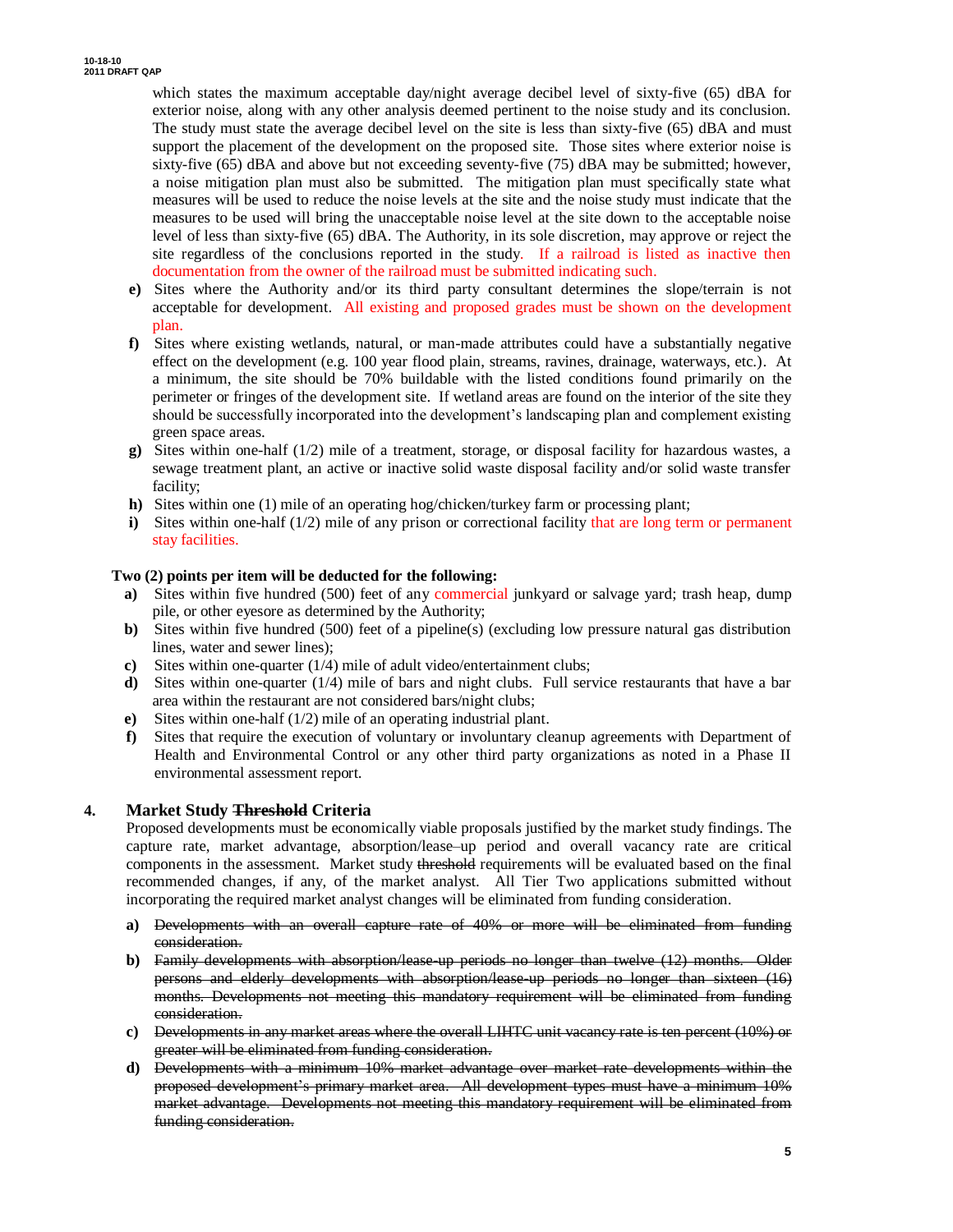- **a)** Developments with the lowest capture rates:
	- Family Developments:

Overall capture rate of 0% to less than 10% will receive 3 points; Overall capture rate at 10% but below 20% will receive 2 points; Overall capture rate at 20% but below 35% will receive 1 point;

Overall capture rate at 36% but below 40% will receive 0 points.

Developments with a capture rate at 40% and above will be eliminated.

Older Persons and Elderly Developments:

Overall capture rate of 0% to less than 15% will receive 3 points; Overall capture rate at 15% but below 25% will receive 2 points; Overall capture rate at 25% but below 35% will receive 1 point; Overall capture rate at 36% but below 40% will receive 0 points. Developments with a capture rate at 40% and above will be eliminated.

**b)** Developments with the highest market advantage:

Overall market advantage of 40% or greater will receive 4 points;

Overall market advantage of 30% but less than 40% will receive 3 points;

Overall market advantage of 20% but less than 30% will receive 2 points;

Overall market advantage of 10% but less than 20% will receive 1 point.

Overall market advantage of less than 10% will be eliminated.

Developments will be held for one (1) year, defined as the placed in service date forward twelve (12) months, to the initial market advantage levels submitted in the Tier Two tax credit application. Prior to a development beginning initial lease-up, the proposed rent levels by bedroom size must be submitted to the Authority. The Authority will provide the market analyst who completed the development's market study with the proposed rents. A determination will be made by the market analyst as to whether the proposed rents still meet the initial market advantage percentages for which points were awarded. If rents do not comply then the rents MUST be adjusted to meet the initial market advantage percentage for which points were awarded. **Developments not in compliance will not receive 8609s.** 

**c)** Developments in markets where the existing LIHTC developments have an overall vacancy rate as follows:

Overall vacancy rate of less than 5% will receive 3 points;

Overall vacancy rate of 5% but less than 7% will receive 2 points;

Overall vacancy rate of 7% but less than 10% will receive 1 point.

Proposed developments will not be considered for funding in any market areas where the overall LIHTC unit vacancy rate is ten percent (10%) or greater.

**d)** Developments with the shortest absorption/lease-up periods:

Family Developments:

Overall absorption periods of 0-6 months will receive 3 points;

Overall absorption periods of 7-9 months will receive 2 points;

Overall absorption period of 10-12 months will receive 1 point;

Overall absorption period of 13-16 months will receive 0 points.

Overall absorption period of 16 months or more will be eliminated.

Older Persons and Elderly Developments:

Overall absorption periods of 0-6 months will receive 4 points;

Overall absorption periods of 7-9 months will receive 3 points;

Overall absorption periods of 10-12 months will receive 2 points;

Overall absorption periods of 13-16 months will receive 1 point.

Overall absorption periods of 16 months or more will be eliminated.

### **5. Tax Credit Development Experience**

Owners (which include individual(s), corporation(s), or in the case of a limited partnership, the general partners(s)) will receive points for previous development of successful LIHTC properties that have been completed over the past seven (7) years. The owner may include experience gained as an owner in another firm, but not as an employee of another firm. Experience in LIHTC development means, coordinating the development team from the planning, financing and construction of a development through the receipt of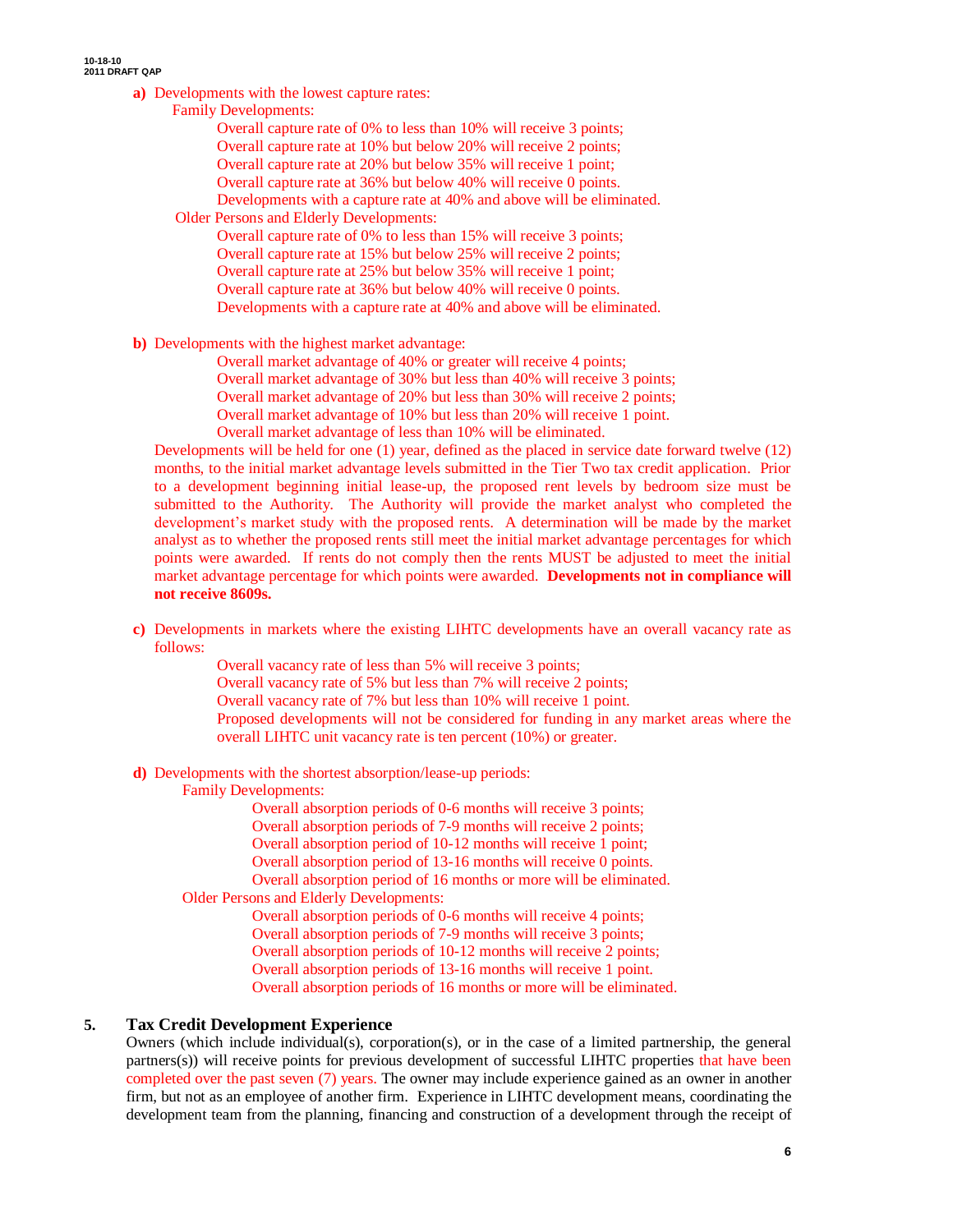Certificates of Occupancy and issuance of 8609s. Applicants **must have a current ownership interest** in the development(s) listed for points on **Exhibit K**. Experience will be awarded as follows:

| 1 point  | 1 LIHTC project   |           |
|----------|-------------------|-----------|
| 2 points | 2 LIHTC projects  |           |
| 3 points | 3 LIHTC projects  |           |
| 4 points | 4 LIHTC projects  |           |
| 5 points | 5 LIHTC projects  |           |
| 6 points | 6 LIHTC projects  |           |
| 7 points | 7+ LIHTC projects | Max 7 pts |

For every development listed for experience points, the general partner(s) must be in compliance with and in good standing with both the Authority and the syndicator/equity provider. **Exhibit K-1** must be completed by the syndicator/equity provider and submitted with **Exhibit K** as part of the Tier One application submission. If **Exhibit K-1** is not provided then experience points will not be awarded.

### **6. TCAP and Exchange Program Completion Status:**

All developers awarded TCAP and Exchange program funds in South Carolina in conjunction with any years' tax credit development that have not met the initial completion and placed in service application requirements as specified in the development's TCAP or Exchange Program Written Agreement will receive negative points. Any Authority approved extensions granted to developers not able to meet the initial completion date and placed in service application requirement do not allow developers an exception in meeting the initial completion and placed in service application deadline. **-10 pts**

**b)** Owners (which include individual(s), corporation(s), or in the case of a limited partnership, the general partners(s) will receive one (1) point per development, up to a maximum of seven (7) points for each LIHTC development that has either: (1) For the past four (4) years (January 1, 2006 through February 25, 2010) converted from a construction loan to a non-Authority permanent loan. Evidence of permanent financing status acceptable to the Authority is required and must include a signed statement from the permanent lender which states the development name and the date the permanent loan closed **and** the first page of the recorded permanent mortgage loan. The LIHTC development must be listed on the Authority's Exhibit K; **AND/OR** (2) Received and has in place firm and binding syndication for tax Credit developments awarded credits in a 2008 or 2009 tax credit funding cycle. Evidence of firm and binding syndication acceptable to the Authority is required and must include a copy of the binding syndication agreement **and** a letter from the syndicator indicating the commitment for credits is still in place and viable. Development Owners may use either criteria listed above separately or combined together in order to achieve the maximum points available. **Max.** 7 pts

#### **7. Targeting Characteristics**

- **a)** Developments that elect to serve individuals on waiting lists for public housing. To receive points, the Applicant must include in their marketing plan a description of outreach, marketing and advertising methods used to attract individuals on public housing waiting lists as well as evidence that the public housing agencies have been contacted (i.e. copy of the certified letter sent to the PHA). Applicants must not use minimum income criteria to reject Section 8 Housing Choice Voucher Participants when their income reflects that they can pay their portion of the rent. The site's minimum income needed for a household to pay the rent on the unit will be based on the actual amount that the Section 8 Housing Choice Voucher Participants would have to pay after the subsidy rather than the entire rent on the unit. **2 pts**
- **b)** Points will be given to developments that:
	- **(i)** Submit an acceptable Conversion Agreement, and other documentation as required, that provides for tenant ownership at the end of the initial fifteen (15) year compliance period. In order to receive points, the Applicant must submit a conversion plan as well as other required documentation that includes but is not limited to a detailed timeline outlining how the tenants will become homeowners. The conversion plan must include all homebuyer counseling programs to be provided along with the financial procedure that will be used to transfer the rental units into homeownership. The Applicant must execute a Conversion Agreement providing that the units will be converted to tenant ownership at the end of fifteen (15) years or twenty (20) years if receiving state HOME funds; **5 pts OR**

**(ii)** Voluntarily extend the thirty- year compliance period for an additional five- year term. **5 pts**

**c)** Points will be given to developments designating rental housing for specific tenant populations as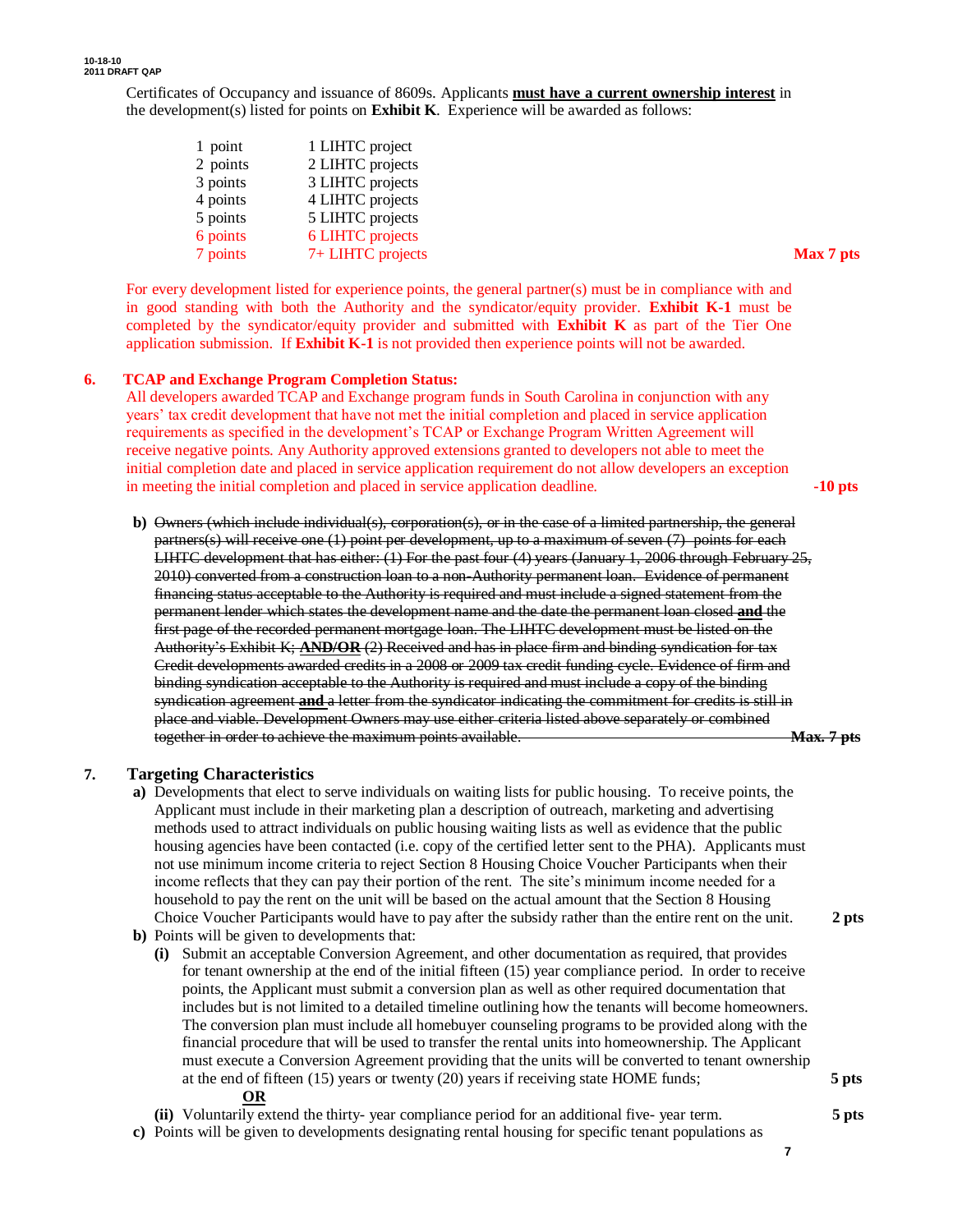outlined in this section. In order to be considered for these points, the development/units must be designed and equipped to serve the needs of the designated tenant population. Such design and equipment must be in addition to the minimum design requirements necessary to comply with state and federally mandated accessibility requirements and must be fully described in the application. A Marketing Plan must be submitted with the Tier One Two application to receive these points. Choose only one (1) of the following: **5 pts**

- **(i)** One hundred percent (100%) of the development is designed for individuals or families with children. To receive these points at least twenty-five percent (25%) of the low-income units must contain three (3) or more bedrooms.
- **(ii)** At least eighty percent (80%) of the units are designed, equipped and occupied by older person(s) fifty-five years of age or older. The remaining twenty percent (20%) of units must be designed, equipped, and occupied by special needs populations. All new construction developments are limited to one (1) or two (2) bedroom units*.* All new construction developments, greater than a one (1) story structure must be accessible to all additional stories by elevators. Acquisition with rehabilitation developments more than one (1) story must provide evidence that existing elevators have received regular maintenance and are in good working condition as of the Tier Two application submittal date to service all upper level rental units. Those developments without existing elevators will be required to install elevators. Developments designating 100% of the units for persons 55 or older are eligible for these points.
- **(iii)** At a minimum, (10%) of the total units are set-aside for disabled and special needs tenants. Developments seeking points under this criterion should include a letter from the appropriate disability agency regarding the need for these units.

### **8**. **Development Characteristics**

Development size **(choose only one)**: **a)** Developments at or below (72) total units. **5 pts b)** Developments above (72) units but at or below (96) total units. **3 pts** Note: New construction developments consisting of 96 units or more may not participate in the

### **9**. **Readiness Issues**

Written statement from the City/County that the development site is properly zoned and consistent with the proposed use. **3 pts**

### **IV. CRITERIA for TIER TWO REVIEW**

competitive 9% tax credit program.

### **DEVELOPMENT CHARACTERISTICS:**

### **Optional Development Design Criteria Points:**

This section allows developers to choose various optional design criteria to be included as part of the development. All developments **must** obtain a minimum of one hundred twenty (120) one hundred (100) points from this section to avoid disqualification. Although developments may choose to do more, the maximum number of points to be awarded from this section (items  $1-33$  31) is one hundred twenty (120) one hundred (100) points.

| 1. | Roof shingles must be architectural style anti fungal and warranted for a minimum of thirty (30) years.          | 8 pts   |
|----|------------------------------------------------------------------------------------------------------------------|---------|
| 2. | Attic insulation rated R-38 or higher.                                                                           | 3 pts   |
| 3. | Energy Star rated HVAC systems (15 SEER or greater) in all units.                                                | 5 pts   |
| 4. | All units must have a balcony, sunroom, or patio. A sunroom must contain a minimum of three (3) window           |         |
|    | panels and have distinct architectural separation from the living room. Patios must be at least 64 sq. ft. Front |         |
|    | porches are not considered patios.                                                                               | 10 pts  |
| 5. | Curbing for paved areas throughout the development site including the parking areas.                             | 5 pts   |
| 6. | Gazebo (must be covered and have bench seating) or covered picnic shelter (that has table and bench seating)     |         |
|    | in an appropriate location. (May not be selected for points if using this option as a recreation area for older  |         |
|    | persons under Mandatory Design Criteria, All Development Types, item 7.b)                                        | 3 pts   |
| 7. | Gutter systems surrounding all residential buildings.                                                            | $5$ pts |
|    |                                                                                                                  |         |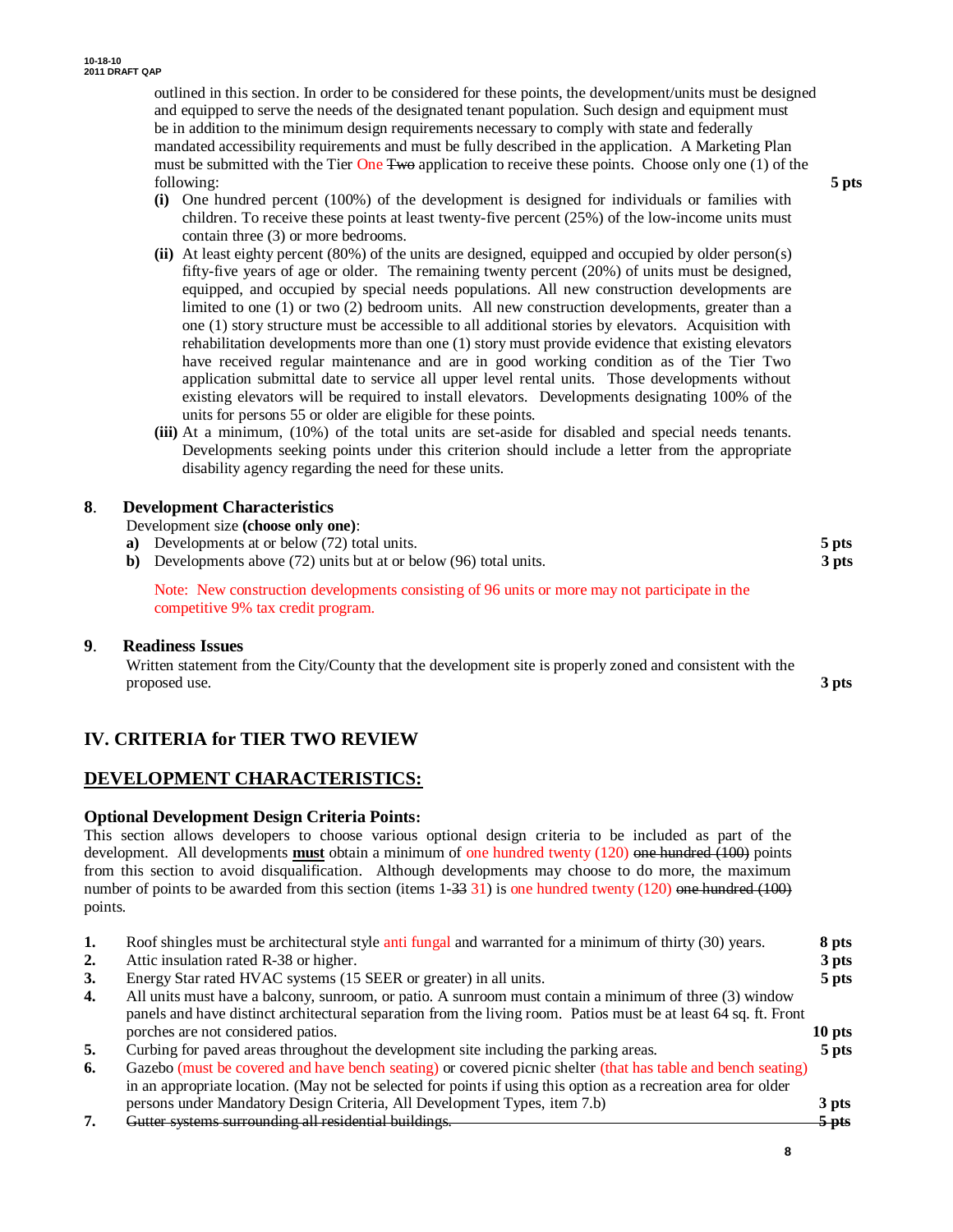| 8.<br>9.<br>10. | Irrigation/sprinkler system serving all landscaped areas.<br>Underground utilities (gas/electric, cable and phone) throughout the development site.<br>Provide in the community room a minimum of two (2) current updated computer systems, manufactured<br>within the last 12 months, to include new computers, new printers, and a new scanner. The computers<br>must be equipped with high speed Internet service (e.g. broadband or cable). It is expected that printer<br>cartridges, computer supplies and ongoing maintenance of the computers and systems will be furnished as |                 |
|-----------------|----------------------------------------------------------------------------------------------------------------------------------------------------------------------------------------------------------------------------------------------------------------------------------------------------------------------------------------------------------------------------------------------------------------------------------------------------------------------------------------------------------------------------------------------------------------------------------------|-----------------|
|                 | part of receiving these points.                                                                                                                                                                                                                                                                                                                                                                                                                                                                                                                                                        | 3 pts           |
| 11.             | Each unit must have an Energy Star ceiling fan with light fixture in the living room and an Energy Star<br>overhead light fixture in each bedroom. All ceiling fans and overhead lights must connect to wall switches.                                                                                                                                                                                                                                                                                                                                                                 |                 |
| 12.             | Full size Energy Star refrigerator, with ice maker, having a minimum size of eighteen (18) cubic feet. (May                                                                                                                                                                                                                                                                                                                                                                                                                                                                            | 5 pts           |
|                 | not be selected for points if also selecting #32)                                                                                                                                                                                                                                                                                                                                                                                                                                                                                                                                      | 5 pts           |
| 13.             | All units pre-wired for high speed (broadband) Internet hook-up with at least one (1) centrally<br>located connection port and connection ports in all bedrooms or wireless computer network.                                                                                                                                                                                                                                                                                                                                                                                          | 3 pts           |
| 14.             | Over the range mounted microwave oven, with re-circulating fan, in all units.                                                                                                                                                                                                                                                                                                                                                                                                                                                                                                          | 4 pts           |
| 15.             | All units must have a Range Queen or comparable extinguishing system over the stove or have element                                                                                                                                                                                                                                                                                                                                                                                                                                                                                    |                 |
|                 | temperature control plates on each stove burner (e.g. Safe-T-element, etc).                                                                                                                                                                                                                                                                                                                                                                                                                                                                                                            | 32 pts          |
| 16.<br>17.      | All units must have element temperature control plates on each stove burner (e.g. Safe-T-element, etc).<br>A minimum square footage per unit based on the number of bedrooms per unit specified as follows. To<br>qualify, all of the units must meet the minimum square footage per unit. The Authority considers the<br>square footage of an individual unit to be the usable living space measured from the interior wall to<br>interior wall.                                                                                                                                      | 4 pts<br>20 pts |
|                 |                                                                                                                                                                                                                                                                                                                                                                                                                                                                                                                                                                                        |                 |
|                 | Minimum Sq. Ft. per Unit<br>Bedrooms per Unit<br>750 700<br>One                                                                                                                                                                                                                                                                                                                                                                                                                                                                                                                        |                 |
|                 | 950 850<br>Two                                                                                                                                                                                                                                                                                                                                                                                                                                                                                                                                                                         |                 |
|                 | 1,100 +,000<br>Three                                                                                                                                                                                                                                                                                                                                                                                                                                                                                                                                                                   |                 |
|                 | $1,250$ $1,150$<br>Four                                                                                                                                                                                                                                                                                                                                                                                                                                                                                                                                                                |                 |
| 18.             | Providing bathrooms per unit based on the number of bedrooms according to the following. To qualify,<br>all the units must provide the minimum number of bathrooms as specified.                                                                                                                                                                                                                                                                                                                                                                                                       | 20 pts          |
|                 | Bedrooms per Unit<br>Bathrooms per Unit                                                                                                                                                                                                                                                                                                                                                                                                                                                                                                                                                |                 |
|                 | One Full<br>One                                                                                                                                                                                                                                                                                                                                                                                                                                                                                                                                                                        |                 |
|                 | Two<br><b>Two Full</b>                                                                                                                                                                                                                                                                                                                                                                                                                                                                                                                                                                 |                 |
|                 | <b>Two Full</b><br>Three                                                                                                                                                                                                                                                                                                                                                                                                                                                                                                                                                               |                 |
|                 | Four<br>Two Full and One-Half<br>Bathrooms are defined as follows: 1/2 bathroom contains a toilet and vanity with sink; 3/4 bathroom contains<br>a toilet, vanity with sink, and a shower; and a full bathroom contains a toilet, vanity with sink, and a<br>tub/shower combination. ADA units ONLY may have a roll in shower.                                                                                                                                                                                                                                                         |                 |
| 19.             | A minimum six (6) camera video security system with four (4) cameras monitoring the exterior site and                                                                                                                                                                                                                                                                                                                                                                                                                                                                                  |                 |
| 20.             | two (2) monitoring the manager's office and community center.<br>One (1) rental unit reserved for a security officer.                                                                                                                                                                                                                                                                                                                                                                                                                                                                  | 7 pts           |
| 21.             | Walking trails, minimum 4 feet wide, paved and continuous. Trail should be a minimum 2500 linear feet.<br>At a minimum, install one (1) permanently anchored weather resistant bench with                                                                                                                                                                                                                                                                                                                                                                                              | 5 pts           |
|                 | a back at the mid-point of the trail. Sidewalks are not considered walking trails.                                                                                                                                                                                                                                                                                                                                                                                                                                                                                                     | 10 pts          |
| 22.             | Perimeter fencing extending around all sides of the development site, except the main entrance.                                                                                                                                                                                                                                                                                                                                                                                                                                                                                        | 5 pts           |
| 23.             | The development will be built to meet, at a minimum, the Version 2 Energy Star Certification.                                                                                                                                                                                                                                                                                                                                                                                                                                                                                          | 15 pts          |
|                 | The following items are for rehabilitation developments only:                                                                                                                                                                                                                                                                                                                                                                                                                                                                                                                          |                 |
| 24.             | Replace any one (1) of the following major components: HVAC, Plumbing, or Electrical. The Physical                                                                                                                                                                                                                                                                                                                                                                                                                                                                                     |                 |
|                 | Needs Assessment must support a need for the replacement of the component.                                                                                                                                                                                                                                                                                                                                                                                                                                                                                                             | 10 pts          |
| 25.             | Install Energy Star rated dishwasher in all units. (May not be selected for points if also selecting #34)                                                                                                                                                                                                                                                                                                                                                                                                                                                                              | 3 pts           |
| 26.             | Install overhead Energy Star light fixture connected to a wall switch in the living room and all bedrooms.                                                                                                                                                                                                                                                                                                                                                                                                                                                                             | 3 pts           |
| 27.             | Provide one and one-half (1.5) bathrooms in all units with two (2) or more bedrooms. (May not be selected                                                                                                                                                                                                                                                                                                                                                                                                                                                                              |                 |
| 28.             | for points if also selecting $#18$ )                                                                                                                                                                                                                                                                                                                                                                                                                                                                                                                                                   | 10 pts          |
|                 | Minimum bedroom size for all bedrooms in each unit is $120$ square feet $10^2 \times 10^2$ . The minimum bedroom<br>Square footage excludes the closet space.                                                                                                                                                                                                                                                                                                                                                                                                                          | 5 pts           |
| 29.             | Provide a minimum 1200 square foot community building. The square footage counted towards this total                                                                                                                                                                                                                                                                                                                                                                                                                                                                                   |                 |
|                 | may include a leasing office, an equipped exercise room, and an equipped computer center. Laundry rooms                                                                                                                                                                                                                                                                                                                                                                                                                                                                                |                 |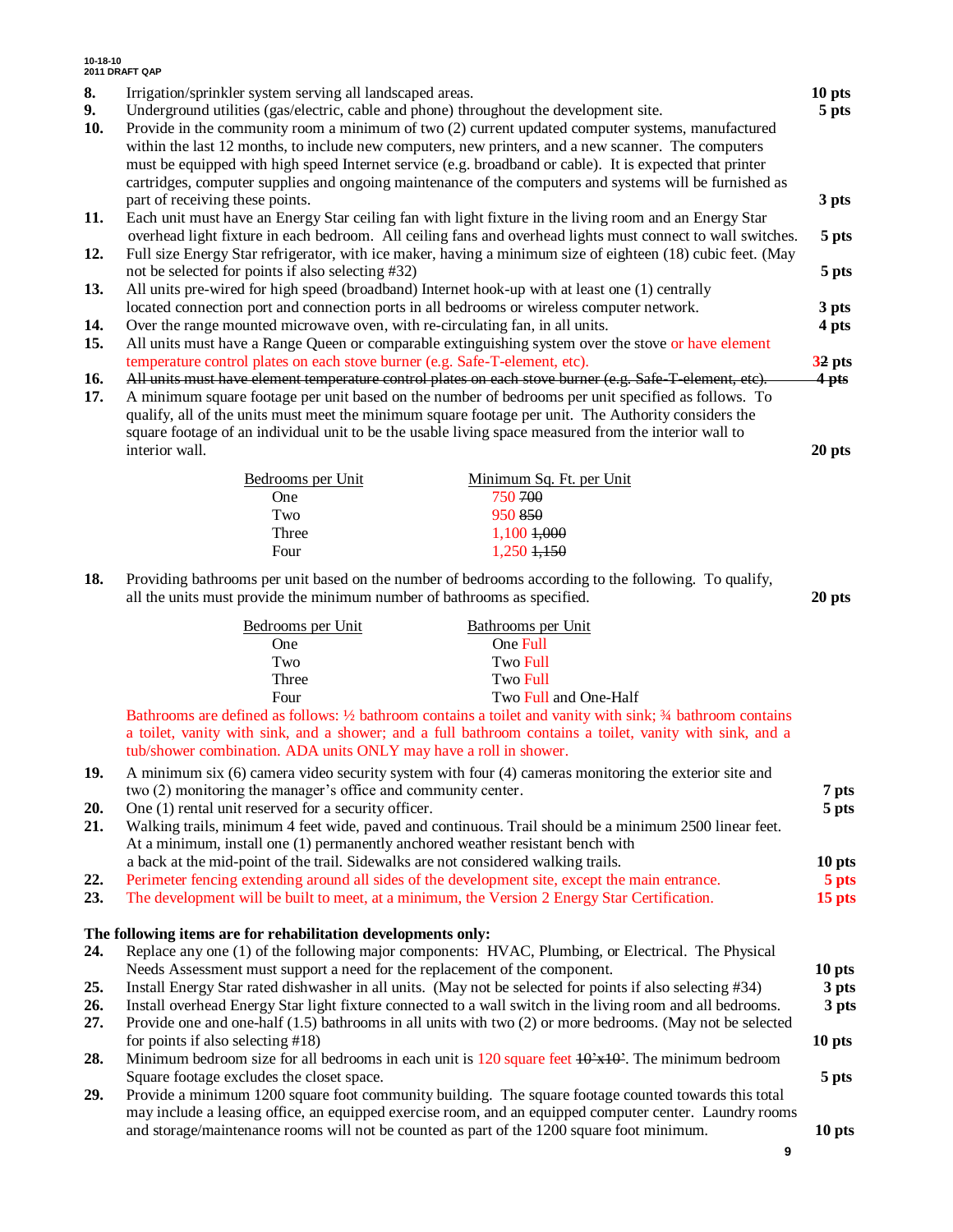### **10-18-10 2011 DRAFT QAP 30.** Hookups for standard size washers/dryers in all units. (Hookups for stackable washer/dryers does not count) **5 pts 31.** Energy Star rated windows in all units. **8 pts 32.** Energy Star rated HVAC systems (15 SEER or greater) in all units. (May not be selected for points if also selecting #3) **5 pts 33.** Energy Star rated lighting in all common area corridors, stairwells, and the community room. **5 pts 34.** In all units, existing appliances replaced with a full size Energy Star refrigerator, with ice maker, having a minimum size of eighteen (18) cubic feet; and an Energy Star rated dishwasher; and an Energy Star rated hot water heater with an energy factor greater than 0.61. **10 pts Durable Construction Points:** Durable construction with respect to each building, **choose only one** of the following: **1.** Brick/stone veneer 75% - 100%, and remaining exterior fiber cement. **4 pts 2.** Brick/stone veneer 50% - 74%, and remaining exterior fiber cement. **3 pts**

**3.** Brick/stone veneer less than 50% and remaining exterior siding to be vinyl siding with a thickness of at least .044 mils; or full fiber cement. **2 pts**

 **Note:** The exterior of the building is defined as the exterior façade from finished grade elevation to eave line. Exterior wall faces must have an excess of brick/stone veneer based on the percentages selected above. This is applicable to all sides of the buildings including the front wall face, each side's wall face and the rear wall face of the buildings. On all exterior walls the brick/stone must extend above all areas of grass, landscaping and other areas of soil or mulch. Each exterior wall (all four (4) building walls) must have, at a minimum, only brick/stone veneer up to the bottom of the first floor windows on a two-story unit or the window sill of a one-story unit.

### **TARGETING CHARACTERISTICS:**

Developments that elect to both rent and income restrict up to twenty-five percent (25%) of the total units to 50% AMI tenants, for the entire term of the LIHTC compliance period. Points will be awarded on a sliding scale rounded to two decimal places. **0-25 pts**

### **FINANCIAL CHARACTERISTICS:**

- **1.** The Authority will apply cost standards for Eligible Basis per Heated Square Foot (EBHSF) based on the group average for each type of development submitted in the Tier Two funding cycle. The Authority will use discretion in determining the groups for comparison. Developments with costs that appear to be higher than typically warranted will be reviewed by the Authority's construction cost consultant. The construction cost consultant may take into account building types, site conditions, local requirements, and costs for similar developments in the area. If, based on the consultant's review, the development costs are found to be reasonable and can be substantiated then the development will remain in the competition. If however, after the consultant's review the costs cannot be substantiated or if substantiated are still found to be unreasonable for affordable housing, then the development will be eliminated from the tax credit competition.
- **2.** The Authority will review the applicant's (to include all persons taking an ownership interest in the development and all guarantors) financial capacity by using 2009 financial statements. Audited financial statements are preferred however, at a minimum, the Authority will accept statements that have been reviewed and/or compiled by a third-party certified public accountant (CPA). An applicant(s) net worth must be a minimum of \$5 million dollars and an applicant(s) unrestricted liquid assets must be a minimum of \$1 million dollars. The Authority reserves the right to verify all financial capacity statements made by accountants, lenders, etc. through phone calls and written correspondence. If false statements are found to have been made at any point or time, all person(s) associated with the application will be debarred from all Authority programs for three (3) years.
- **3.** Applicant(s) must provide letters of reference from at least two (2) tax credit syndicators, one of which must include the syndicators' expressed intent to partner with the applicant(s) in the development of a South Carolina tax credit development.

### **READINESS ISSUES:**

Applicants that have secured construction financing sufficient to complete the development, as evidenced by a firm letter of commitment from an lending institution. A general letter of interest or support is not a firm commitment.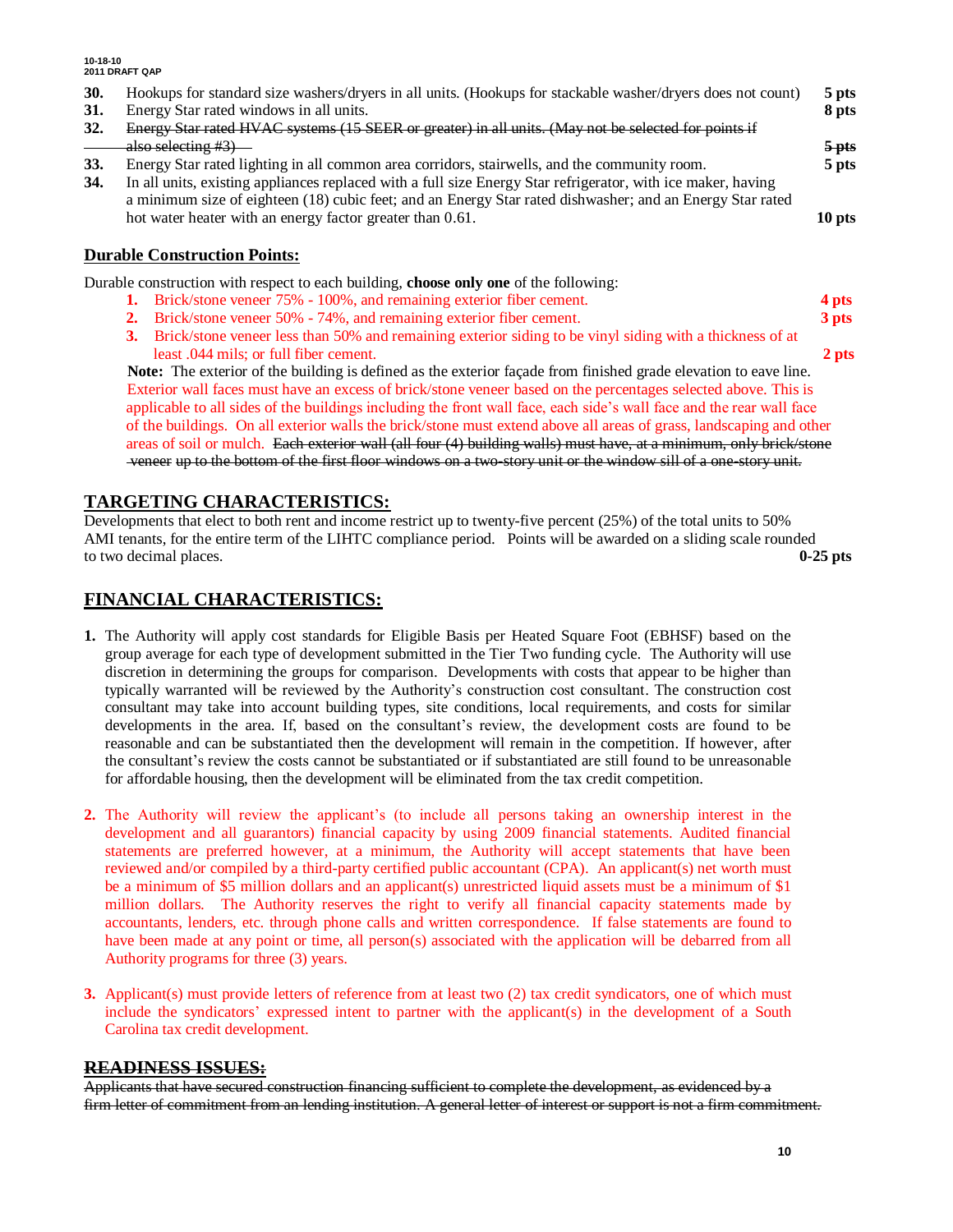To be considered an commitment the document must contain the terms, conditions, interest rate, disbursement conditions, security requirements and repayment provisions and be signed by an authorized representative of the lending institution. The commitment may be subject to an allocation of credits. The commitment may not be subject to final credit approval by the lending institution. The borrower must have executed and dated the commitment indicating their acceptance of the commitment. To qualify for these points, the construction loan must be from a conventional construction lender and the loan amount must not be less than twenty-five percent (25%) of the total development costs projected in the Tier Two application.the **5 pts**

### **Authority Discretion and TIE BREAKER CRITERIA:**

**The following factors will be used in the order they are listed to break a tie. If a tie is broken using the first factor then the other factors will not be applied and so on.**

- **1.** Developments with the highest site scores from Tier One.
- **2.** Developments with the highest market study scores from Tier One.
- **3.** Cities that have not had a tax credit development funded in the 2010 tax credit funding cycle.
- **4.** Developments providing units with larger square footages. The Authority will calculate a weighted average of the square footage by bedroom size by project to all new construction developments, for new construction developments submitted, or to all rehabilitation developments, for all rehabilitation developments submitted. This calculation will be done regardless of set-aside or tenant types.
- **5.** Sites located in a Community Revitalization Development Plan (CRDP) area. The CRDP must have been adopted not later than January 1, 2011 2010. Evidence of such must be verified in writing by a City/County official and submitted with the Tier One application submission. The proposed development must be part of an existing and ongoing revitalization of the area.
- **6.** Developments located in a Qualified Census Tract (QCT) that contribute to a concerted Community Revitalization Development Plan (CRDP). The CRDP plan must be included with the Tier One application.
- **7.** Sites considered as having Historic Character. Historic Character generally means any development consisting of one or more structures (1) (a) individually listed in the National Register of Historic Places; or (b) located in and contributing to a National Register Historic District and (2) the rehabilitation of which will be completed in such a manner as to be eligible for federal and state historic rehabilitation tax credits. The historic character of a site may be established by documentation from the South Carolina Department of Archives and History with the Tier One application.
- **8.** Developments, based on the Authority's discretion, deemed to have the greatest benefit to the community, the tenants to be served, and best meeting the Authority's goals.

### **V. MANDATORY DESIGN CRITERIA**

The following mandatory design criteria **must be** included in the development design:

### **For ALL Development Types:**

- **1.** Window coverings for each window, including glass doors, must be installed. Metal blinds are not permitted.
- **2.** All kitchen and bathroom interior cabinets must be solid wood or wood/plastic veneer products with dual slide tracks on drawers. New cabinets must have solid wood dual sidetrack drawers and no laminate or particleboard fronts for doors or drawer fronts. Cabinets shall meet the ANSI/KCMA A1 61.1 performance and construction standard for kitchen and vanity cabinets. Cabinets shall bear the certification seal of KCMA (Kitchen Cabinet Manufacturers Association).
- **3.** All entry doors must be metal-clad wood, steel or fiberglass doors that are insulated, paneled, and have a peephole. Deadbolt locks are required in entry doors. Dead bolt locks on entry doors should have "thumb latch" on interior side. Double keyed dead bolt locks are prohibited. The minimum clear width of all exterior doors shall be 34 inches.
- **4.** Bi-fold and sliding interior doors are prohibited. All doors must be side hinged.
- **5.** A landscaping plan must be submitted indicating areas to be sodded and landscaped. Landscaping plan(s) must follow any applicable landscape municipal ordinance. At a minimum, sod shall be installed on the front and side areas to a point twenty (20'-0") feet from the building(s). Landscaping may incorporate sod and drought resistant plants and shrubs. All disturbed areas not sodded must be seeded.
- **6.** A recreation area suitable for proposed tenant targeting: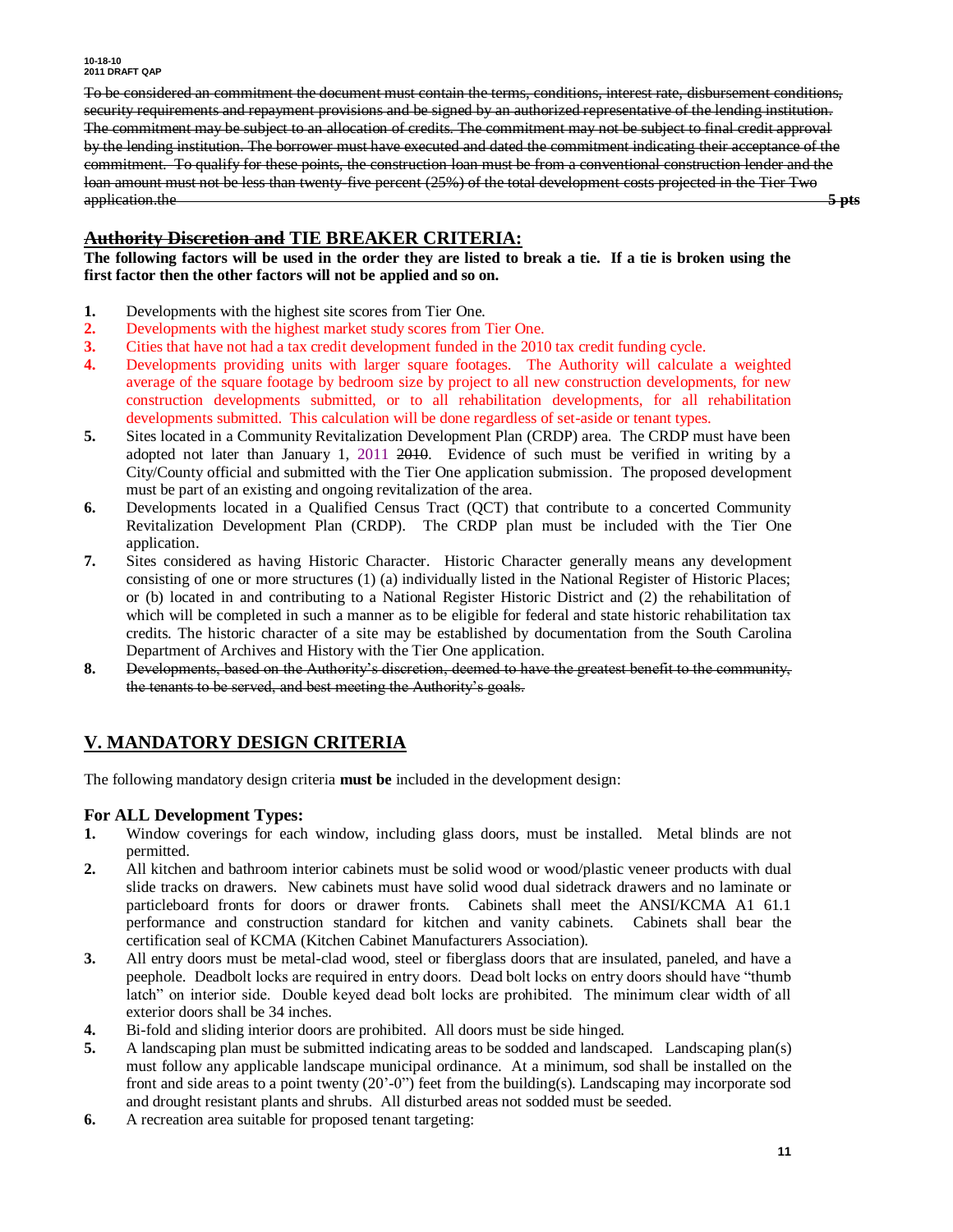- **a)** For family developments (i) Playground for children located away from automobile traffic patterns with commercial quality play equipment (the playground area must have a minimum of four (4) separate pieces of equipment) accessible to handicapped traffic and at least one permanently anchored, weather resistant bench, with a back, or (ii) an exercise room with a minimum of three nautilus-type work-out machines (this room's square footage may be included in the minimum 1,200 sq. ft. community building);
- **b**) For older persons developments (i) An exercise room with a minimum of three (3) nautilus type work-out machines (this room's square footage may be included in the minimum 1,200 sq. ft. community building), or (ii) a minimum of one gazebo, with seating, equipped with an Energy Star ceiling fan with light fixture.
- **7.** A new development sign at the entrance(s) to the complex affixed with a Fair Housing logo.
- **8.** Exterior Energy Star rated lighting at all entry doors including individual apartment units, community buildings and common areas within the building(s). and parking areas.
- **9.** Enclosed trash dumpsters and/or compactors. The dumpster must be enclosed by solid fencing on at least three sides. The pad and approach pad to the dumpster must be concrete and not asphalt. The trash dumpster/compactor must be ADA accessible without causing the occupant to enter a vehicular traffic area and located on an ADA accessible route.
- **10.** Roofing materials shall be anti-fungal shingles with a minimum 25-year warranty.
- **11.** The following Energy Star appliances must be provided in each unit: (a) Stove with exhaust fan; (b) Full sized refrigerator-freezer, with ice maker, having a minimum size of fourteen (14) cubic feet.
- **12.** At least fourteen (14) SEER HVAC units must be installed. If the Physical Needs Assessment, completed for a rehabilitation development, does not recommend replacement of existing HVAC units in the development, this mandatory criterion is waived. However, any replacement HVAC units installed in the development must be at least fourteen (14) SEER. All refrigeration lines must be insulated. All developments must have central heat and air. Window units are not allowed for any development type.
- **13.** A laundry facility containing: (a) at least one (1) commercial washer and one (1) commercial dryer per twenty-four (24) units; and (b) adequate seating and at least one (1) table for folding clothes. For developments containing more than one hundred (100) rental units that also provide washer and dryer hookups in all units, a minimum of one (1) commercial washer and one (1) commercial dryer per thirtytwo (32) units is required. Single family detached unit, townhouse, or duplex developments must provide a washer and dryer hookup in every unit. Developments providing washers and dryers in all rental units are not required to provide a laundry facility.
- **14.** Each unit must be equipped with a 5 lb. ABC rated dry chemical fire extinguisher readily accessible in the kitchen and mounted to accommodate handicapped accessible height in accessible units.
- **15.** Wall switch controlled Energy Star rated overhead lighting is required in all rooms.
- **16.** Sites located in a Radon Zone-1 (highest level) will require Radon Resistant New Construction Practices. Rehabilitation projects must meet the Radon Mitigation Standards as required by the Environmental Protection Agency.
- **17.** All new construction developments must submit a complete site specific soils report and boring site plan, not more than one year old at the time of submission of final plans and specifications, bound within the project specifications. Rehabilitation projects adding any new building foundations must submit a foundation specific soils report. The soils report and boring site plan must reflect the results of laboratory tests conducted on a minimum of one (1) soil boring per planned building location and a minimum total of two (2) soil borings at the planned paved areas of the development. A registered professional engineer or a certified testing agency with a current license to practice in the State of South Carolina must prepare the report. Rehabilitation projects adding any new building foundations must also submit a foundation specific soils report and boring site plan as stated above.
- **18.** Metal flashing or 20 mil polyethylene when used in conjunction with a self- adhering polyethylene laminate flashing, must be installed above all exterior door and window units.
- **19.** Mailboxes, playground and all exterior project amenities must be ADA accessible.
- **20.** Exterior wall insulation must have an overall R-11 minimum for the entire wall assembly and roof or attic insulation must have an R-30 rating minimum.
- **21.** Tub/shower units must have minimum dimensions of 30-inch width by 60-inch length and be equipped with anti-scald valves. All tubs in designated handicap accessible units must come complete with "factoryinstalled grab bars".
- **22.** Mirror length must extend to top of vanity backsplash with top of mirror a minimum of 6'-0" above finish floor. Framed decorative mirrors or medicine cabinets with mirrors are allowed with a minimum size of  $14$ " x 24" and must be hung with the top of mirror a minimum of 6'-0" above finish floor. Vanity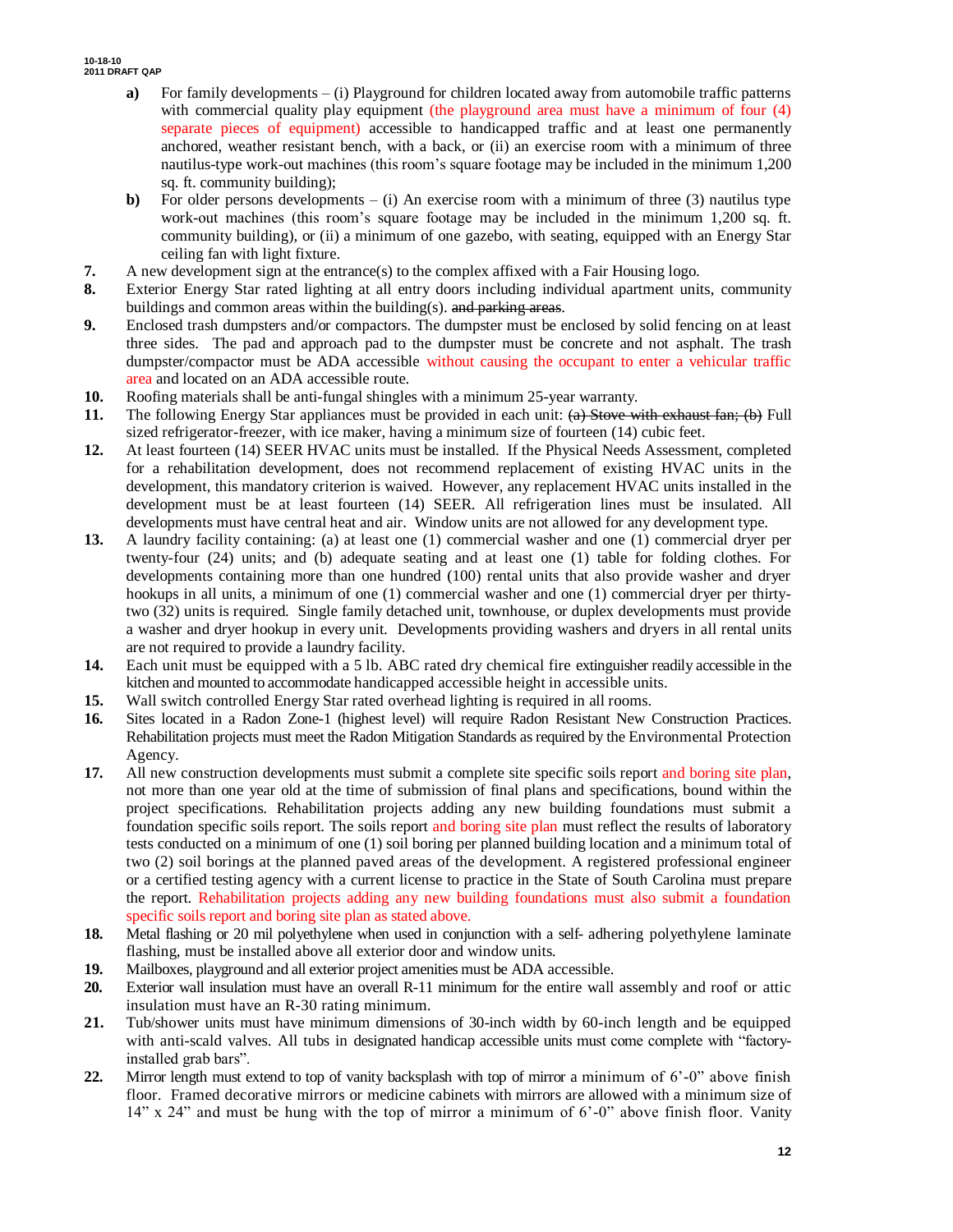cabinets or a medicine cabinet shall be provided in all units. All cabinets in designated handicap accessible units must be installed at ADA mounting heights.

- **23.** Water heaters must be placed in drain pans with drain piping plumbed to the outside. Pipe all T&P relief valve discharges direct to exterior of building and elbow down to spill at 6" above finish grade.
- **24.** Pipe all T&P relief valve discharges direct to exterior of building and elbow down to spill at 6" above finish grade.
- **25.** Exterior shutters (new not recycled) are required on all 100% vinyl siding buildings. Only existing rehabilitation developments may have 100% vinyl building exteriors.
- **26.** Roof gable vents must be made of aluminum or vinyl materials.
- **27.** All attics must be vented.
- **28.** Carpet and Resilient flooring materials must meet minimum FHA standards.
- **29.** A minimum of two hard-wired battery back-up smoke detectors are required per unit.
- **30.** Pre-finished fascia and soffits must be vinyl covered, aluminum and/or perforated cementitious panels with vents.
- **31.** Gutter and downspout systems complete with splash blocks will be supplied surrounding all residential buildings.
- **32.** At a minimum, all developments must meet the 2006 International Energy Conservation Code.

### **For ALL New Construction Developments:**

- **1.** All units must be equipped with an Energy Star rated dishwasher and an Energy Star rated hot water heater with an energy factor of 0.62 for gas or 0.93 for electric and will have manufacturer's data sheet submitted with plans. greater than 0.61.
- **2.** All units must have Energy Star rated windows and will have manufacturer's data sheet submitted with plans.
- **3.** All units must have an Energy Star rated HVAC system and will have manufacturer's data sheet submitted with plans.
- **4.** Energy Star rated lighting must be in all common area corridors, stairwells, and the community room and will have manufacturer's data sheet submitted with plans.
- **5.** Low flow water saving features must be used- low flow showerheads, low flow kitchen and bathroom faucets, and low flow toilets and will have manufacturer's data sheet submitted with plans.
- **6.** Washer/dryer hookups in all units.
- **7.** A minimum 1200 square foot community building. Entire facility must be ADA compliant. The square footage counted towards this total may include a leasing office, an equipped exercise room, and an equipped computer center. Laundry rooms and storage/maintenance rooms will not be counted as part of the 1200 square foot minimum. For developments proposing the second phase of a previously completed contiguous tax credit development, the requirement for an additional 1200 square foot community building is waived. However, it is required that laundry facilities be provided to the new phase and must be constructed on the site of the proposed phase. The mandatory laundry facility requirements under Section V. Mandatory Design Criteria, item 14 must be met.
- **8.** All units pre-wired for cable television hook-ups in the living room and one (1) per bedroom.
- **9.** Units with three (3) or more bedrooms must have a minimum of two (2) full bathrooms.
- **10.** The minimum bedroom size for the primary bedroom in each unit must be at least 168 square feet  $10^{3}x12^{2}$ . All other bedrooms must be a minimum 120 square feet  $10^{3}x11^{2}$ . The minimum bedroom square footage excludes the closet space.
- **11.** All older persons (55+ years) and elderly developments will be one-story structures, or if greater than one story, all stories will be accessible by elevators.
- **12.** All sidewalks and walkways shall be a minimum of 36" in width and made of concrete and shall provide access to all parking spaces, front entryway doors, common amenities and driveways and shall be ADA compliant.
- **13.** Sliding glass doors are prohibited.
- **14.** Water closets must be centered, at a minimum, 18 inches from sidewalls or vanity/lavatories.
- **15.** Public use stairway components, such as stringers, treads, and risers must be constructed from steel or concrete. Handrails and pickets must be constructed from steel or aluminum.
- **16.** Patio and porch/balcony components used as part of the building shall have concrete slabs or decks and must be constructed so that no wood is exposed. Concealment shall be with materials such as aluminum or vinyl siding or cementitious materials. Structural wood columns shall be at a minimum  $6"$  x  $6"$  pressure treated columns concealed as noted above with properly sized fiberglass, high density urethane or aluminum columns. Decorative rails and/or guard rail systems used at porches and patios shall be code compliant systems of vinyl, fiberglass or metal. Wood railings are not allowed.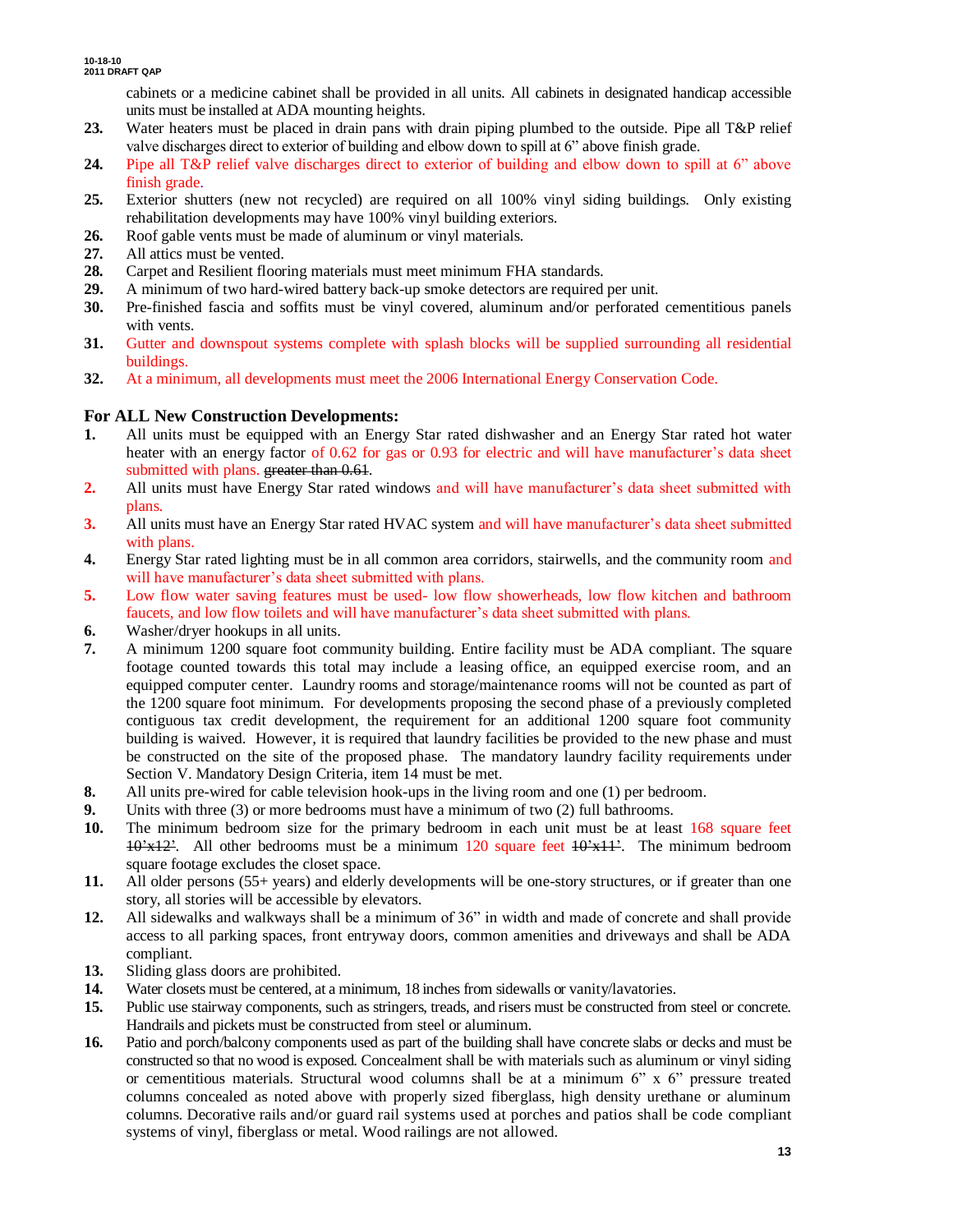- **17.** Wall Framing: Sound proofing or sound batt insulation is required between the stud framing in party walls. A sound rating of STC 54 is required.
- **18.** Fluorescent lighting is required in the kitchen.

### **For ALL Single Family, Townhouse, and Duplex Developments:**

- **1.** All detached single family homes must contain a minimum of three (3) bedrooms and two (2) full bathrooms.
- **2.** All townhouses must contain a minimum of two (2) bedrooms and one and one-half bathrooms. At a minimum, a half bathroom must be located on the first floor.
- **3.** All duplexes must contain a minimum of two (2) bedrooms and one and one-half bathrooms.
- **4.** Developments must have concrete driveways, curbing at street and front entry walkways.
- **5.** Developments must have a washer and dryer hookup in each unit.

### **For ALL Rehabilitation Developments:**

Any of the following mandatory items (not to include repainting of the entire unit) replaced on or after January 1, 2006 are not required to be replaced as part of the rehabilitation.

- **1.** Replace and install new flooring in each unit. At a minimum, tile must be VCT or better.
- **2.** Entire unit (all rooms and ceilings) must be repainted.
- **3.** New bathroom fixtures must be installed to include the following:
	- **a)** New tub and new shower, re-glazing not allowed. Three piece surround insert is acceptable. All caulking must be replaced.
	- **b)** Replace sink, vanity and plumbing fixtures with new. Vanity to include, at a minimum, a pull out drawer and/or storage area.
	- **c)** New toilet.
	- **d)** Install new re-circulating exhaust fan.
	- **e)** Install new water supply valves.
- **4.** New kitchen fixtures must be installed to include the following:
	- **a)** Dual track sliding drawers.
	- **b)** New double sink and plumbing fixtures.
	- **c)** New stove with re-circulating exhaust fan.
	- **d)** New Energy Star rated refrigerator, with ice maker that is a minimum of 14 cubic feet.
	- **e)** Install new water supply valves.
- **5.** All entry doors must be steel or fiberglass doors that are insulated, paneled, and have a peephole.
- **6.** New Energy Star hot water heaters with an energy factor greater than 0.61.
- **7.** Replace all windows with insulated, double pane glass in either vinyl or aluminum framing.
- **8.** All units wired for high speed (broadband) Internet hook-up with at least one (1) centrally located connection port or wireless computer network. All wires to be hidden.
- **9.** Units with existing washer/dryer connections must replace and install new water supply fixtures and valves.
- **10.** All older persons (55+ years) and elderly acquisition/rehabilitation developments may have more than one-story, provided that existing elevators, receiving regular maintenance, are in good working condition as of the Tier Two Application submittal date and service all upper level rental units. Those developments without existing elevators will be required to install elevators.
- **11.** Window blinds and exterior window screens to be replaced if damaged or missing.
- **12.** Replace all damaged and worn interior doors, jams, frames, and hardware.

### **For ALL Adaptive Reuse Developments:**

The definition of "adaptive reuse" is the conversion of an existing non-residential building(s) into a residential building(s). The architect must certify on **Exhibit G** that the development will meet the following requirements:

- **1.** A minimum of fifty percent (50%) of the square footage of each existing building(s) must be converted to residential use; and
- **2.** If additional buildings/units are constructed to provide additional space, the total square footage of the previously existing building(s) must constitute a minimum of fifty percent (50%) of the total square footage of the entire development.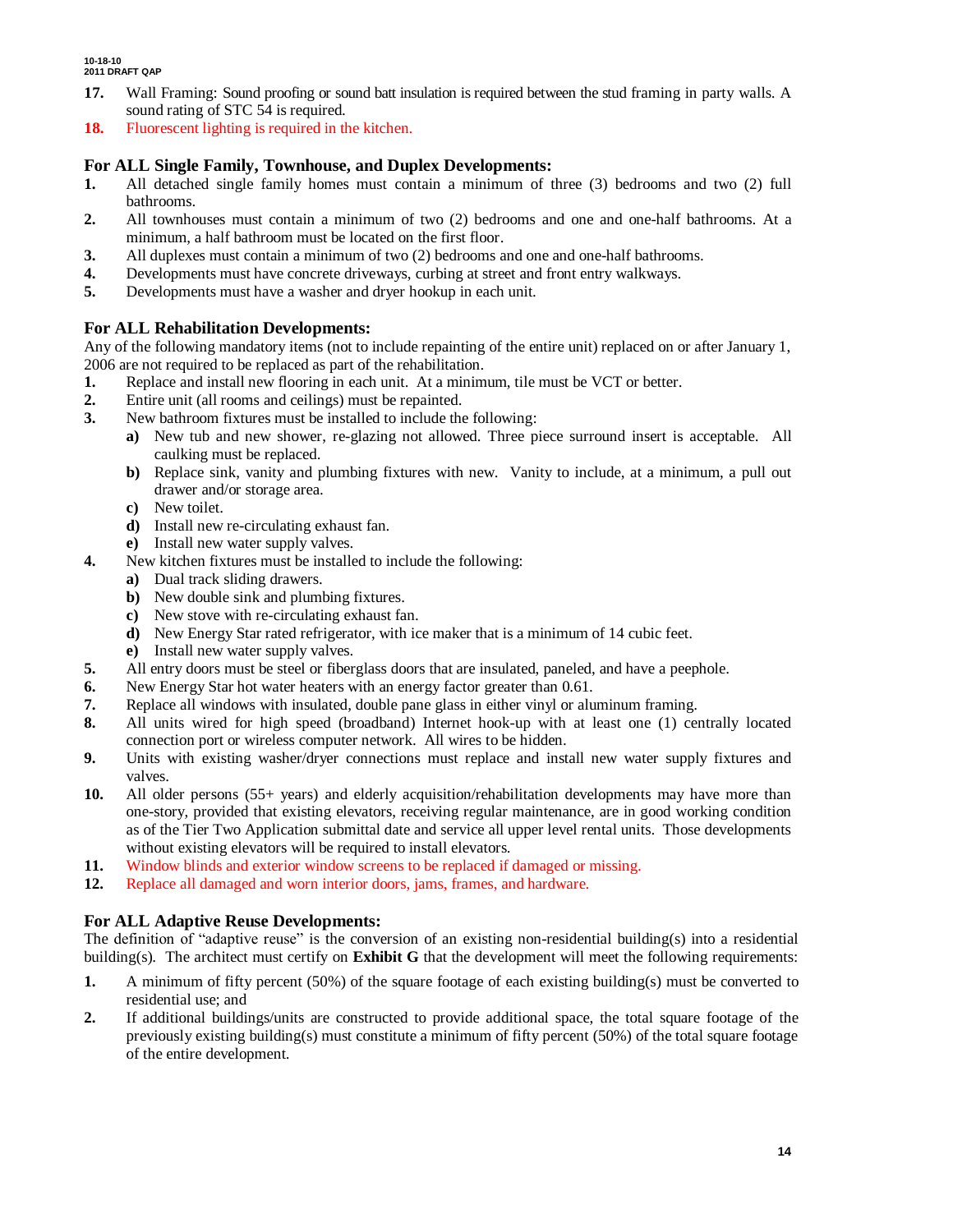#### **10-18-10 2011 DRAFT QAP VI. ADMINISTRATION OF THE QUALIFIED ALLOCATION PLAN**

The Authority reserves the right to resolve all conflicts, inconsistencies, or ambiguities, if any, in the QAP or that arise in administering, operating, or managing the reservation and/or allocation of the LIHTC Program. The Authority, at its sole discretion, reserves the right to allocate housing tax credits in a manner not in accordance with this QAP. At such time, or either a reasonable time thereafter, the Authority shall, as required by Section  $42(m)(1)(A)(iv)$  of the Code, provide a written explanation to the general public of its reasons for making such allocation. The Authority further reserves the right, at its sole discretion, to modify or waive, on a case-by-case basis, any provision of this QAP or the LIHTC Manual that is not required by the Code. In any case where compliance with the QAP or LIHTC manual produces unusual hardship or difficulty and the Code or regulations do not require the provision, the application of such provision may be waived in the Authority's sole discretion upon a showing of substantial need and any other evidence as requested by the Authority.

The Authority reserves the right to withhold the issuance of a Form 8609 for any development or building that is determined at the Authority's sole discretion **not to have been constructed in accordance with the representations** contained in the development descriptions and certified to in **Exhibit G** by the architect.

The QAP and LIHTC Manual are intended to provide sufficient information to prospective LIHTC applicants. However, due to the complexity of the program and the housing development process in general, not every potential circumstance is covered in the QAP or LIHTC Manual. The Authority will interpret the policies and guidelines contained in the QAP and LIHTC Manual upon review of an application for tax credits, and may accept or reject an application based on its interpretation. Applicants are strongly encouraged to seek guidance from Authority staff regarding any situation not explicitly addressed in the QAP or LIHTC Manual prior to submitting a Tier One or Tier Two application. However, the Authority reserves all rights in processing the applications. The applicants are solely responsible for the contents of their applications and cannot rely on any representation by Authority staff.

By submitting an application to the Authority, the applicant waives, hold harmless, and releases any claim or cause of action against the Authority or its staff related to or arising under the processing or scoring of any application or for the award of any tax credits under this program, and further the applicant covenants not to sue the Authority or its staff related to or arising under the processing or scoring of any applications or for the award of any tax credits under this program. The applicant further agrees to indemnify the Authority for any claim or cause of action brought against the Authority related to or arising under the applicant's Tier One or Tier Two application.

### **VII. Reconsideration Process**

Any applicant wishing to request a reconsideration of a scoring decision of the Authority of either the Tier One or Tier Two Tax Credit Application may do so in writing to be delivered to the attention of the Executive Director. Applicants may ONLY appeal applications in which they have an ownership interest. Requests must be sent via hand delivery, U.S. first class mail, overnight courier, or facsimile. An e-mail courtesy copy is appreciated, but does not constitute a timely request for reconsideration. Reconsiderations must be received by the Authority by 5:00 p.m. (EST) within three (3) business days of the date of the posting of the point scores for the Tier One and/or Tier Two applications on the Authority's website. Determination letter(s) regarding point scores will be mailed the same day as posting of the point scores. Reconsiderations must specifically identify the grounds for the reconsideration request. Only the application and documents then-existing in the Authority's file will be considered. No additional documentation will be accepted by the Authority unless it explains previously submitted documentation. The burden is on the applicant to demonstrate any errors in the review and/or point scoring process.

An Executive Committee, to include the Executive Director, will make a determination on the reconsideration request within seven (7) business days, and the Authority will provide a copy of the written determination to the applicant via facsimile, U.S. first class mail, and/or e-mail (if the applicant specifically requests and consents in writing to e-mail notification). If the Executive Committee deems that a meeting and/or conference call is necessary, such a meeting and/or conference call will be scheduled within the seven (7) business day time period.